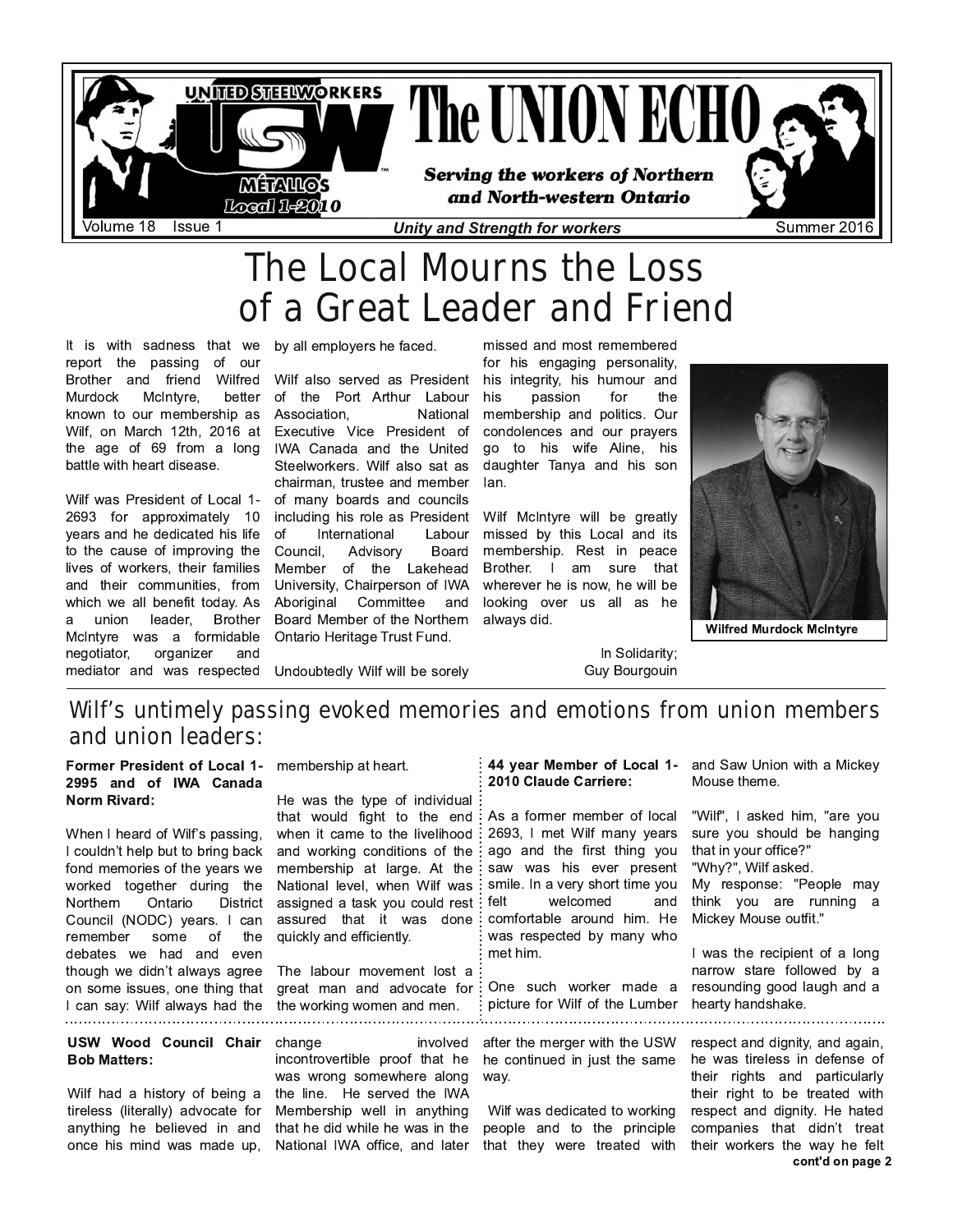## **VOLUME 18 ISSUE 1**

was

### Page 2

### Wilf MIntyre... from page 2

they should be treated, and that made him a dedicated organizer for the union.

Wilf could find the best in people, of making everyone who knew him feel the respect that he had for every one of us. His talent for using anybody where they were the inspired to emulate. 



Our Local sent 8 delegates to **USW** Wood Council the Conference and the USW National Policy conference in Montreal where they participated in establishing new policies and resolutions in moving our union movement forward. Delegates dealt with resolutions on Forest Policies, Trade and Economy, Health, and Environment. Safety Political Action, Human Rights and Equity, Union's next Generation, Humanity Fund, International Solidarity, Growing **USW** new Membership. Precarious Employment, and Retirement and Pension. They also heard numerous reports and international speakers on

most effective unmatched.

He was an inspiration to most : of the guys who knew him in the union...he never wavered, and he showed commitment to working people that a lot of: those who knew him are:

## Local 1-2010 John Krahn:

As a long-time member of the executive board of local 2693, I grew to develop a deep appreciation and respect for Wilf McIntyre. The Man couldn't tell a joke to save his life but give him an issue that he believed in and he was like missed. 

Executive Board Member of a pit-bull. Once he sunk his teeth into an issue his dedication and focus would carry him through a resolution.

> A true unionist and labour activist, he was a man that you wanted on your side in a conflict. Tough and passionate, he was a man that will be

## PRESIDENT'S CORNER **GRAND OPENING OF OUR NEW THUNDER BAY OFFICE**

equity, pride, justice, and solidarity labour in the movement.

On May 18th and the morning of the 19th, the Local held its annual Stewards training for over 40 Stewards from different units of the local. On the 18th, trainings delivered were "Bargaining to win and the Continuous Bargaining Cycle" and "Confidence with Conflict In the Real World". On the 19th, training was given on Violence Workplace and Harassment. These annual meetings are made to deliver ongoing training and also build working relations between our local Stewards. The Local wants to thank Herbert

#### Daniher. **USW** staff representative, and Ron Boucher, the Workers Health & Safety Center in Thunder Bay, on the excellent delivery of the courses.

On the afternoon of May 19th, the Local held its grand opening of our new office on 331 May Street North in Thunder Bay. Members were invited to come and visit their new home. In attendance were Marty Warren - our District 6 Director, **Bob** Matters - USW Wood Council Chair, and Marc Avotte - the new USW Co-ordinator for the Thunder Bay Area. This new office is a commitment made from the merger of former

2693 and 2995 that the members in the Thunder Bay area would always have an office that they could call home and now they have a new and beautiful one. This new building is self-sustained; we rent an office space to District 6 and we have a beautiful training room to rent that can hold 40 to 45 people for training.

In closing I want to wish you a safe and beautiful summer Holidays. Enjoy it as you have surely deserved it!

> In Solidarity: Guy Bourgouin

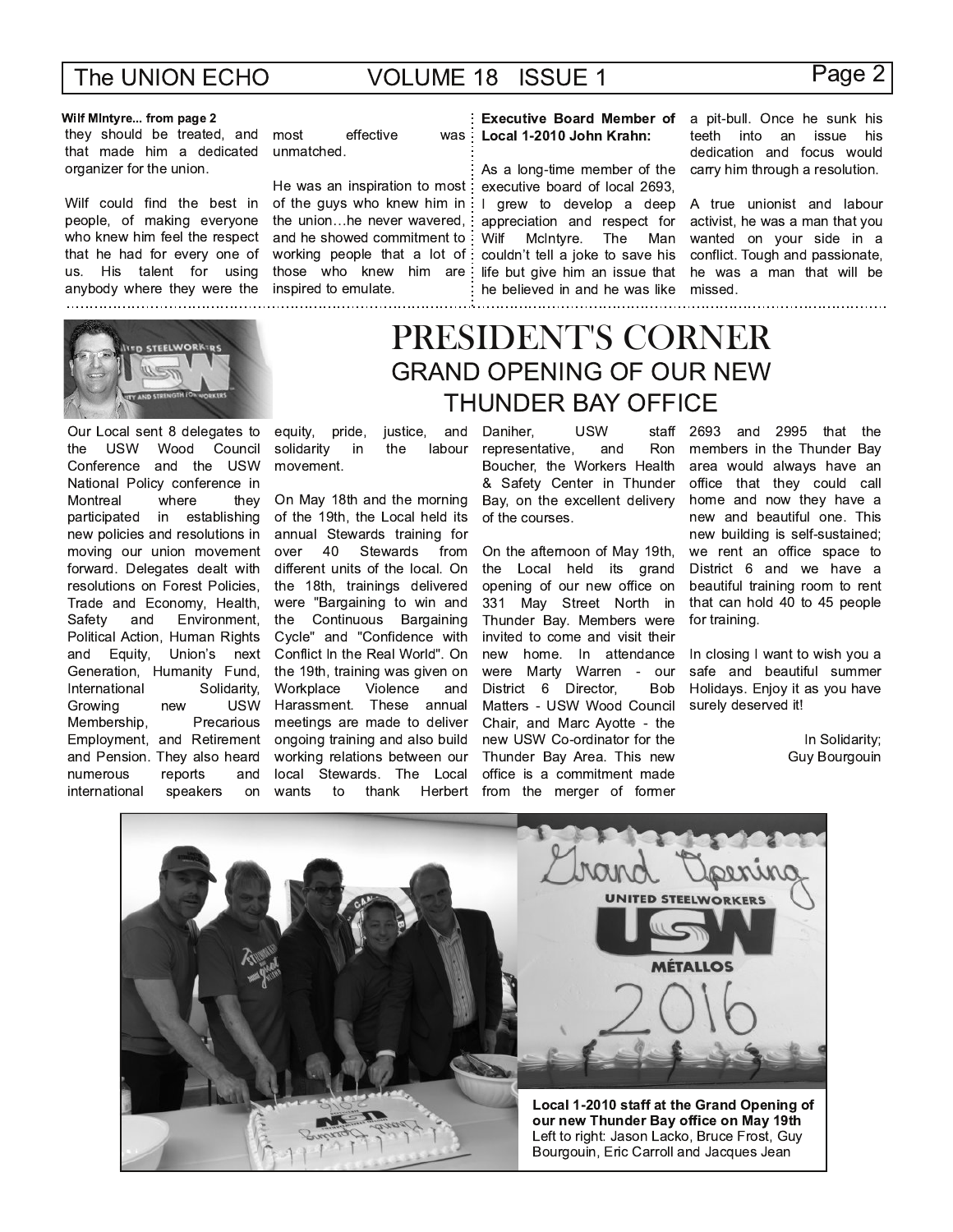## **VOLUME 18 ISSUE 1**

From left to right: Bruce Frost-3rd Vice President Local 1-2010, Guy Bourgouin-President Local 1-2010, Marty Warren-District 6 Director and Jason Lacko-Recording Secretary Local 1-2010



Training was given to our Stewards at our new Thunder Bay office on May 18th and 19th









Jacques Jean, 1st Vice President of Local 1-2010, speaking at the USW National Policy conference in April



We have finally settled into our new office on 331 N. May St. There was a lot of work to be done since we officially moved in November 2015. After 6 months we have completed all the tasks that needed to be completed and we now have a meeting hall that is functioning and can comfortably hold up to 45 members, 75 if we remove the tables. If you were unable to make it to the grand

opening on May 19th please be sure to drop in and have a look around.

Atikokan, Ignace sawmills and Dallan Forestry have endured and persevered this spring as fiber supplies were limited throughout all operations of Resolute Forest Products. Resolute management teams have had their hands full with spring conditions in the

# A NEW PLACE **TO CALL HOME**

woodlands and we credit all woodland operation members for getting as much fiber out of the bush as possible. With the favourable dollar right now we expect the sawmills to run at full production throughout the summer and into the fall and winter. Weather forecasters are anticipating a warm and drier summer which could elevate the risks of forest fires and create more woodland

downtime. We need to be strong advocates for safe use of open fires.

Atikokan managed to maintain for the most part all shifts in the sawmill with the exception of 2-3 weeks in March and has returned to regular shifts. The planner was unaffected and continues to hit and exceed production targets. Ignace sawmill, however, eliminated cont'd on page 4

### Page 3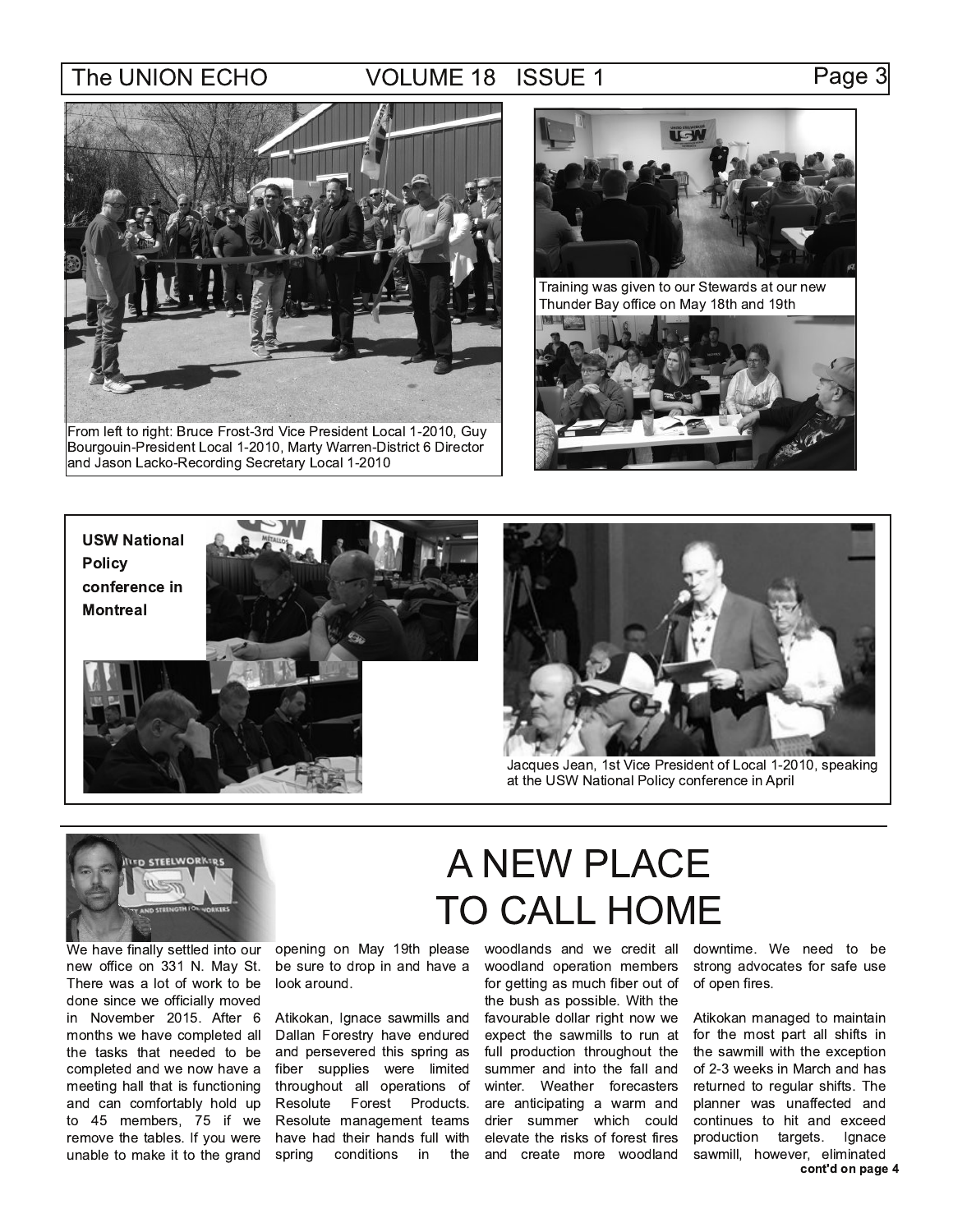## Page 4

### Jason Lacko... from page 3

weekend production for approximately 4-6 weeks in order restock  $t_{\Omega}$ log inventories.

Ignace has been raising their production week by week while maintaining 500 davs' injury free, "great job". With that said, I would like to take a moment to remind all employees who work in dangerous environments to utilize and maintain lock out procedures: we have a lot of young workers in these sawmills, we need to lead by example and have each other's backs!

Indefinite shutdown of the Hudson sawmill (McKenzie lumber) continues

On monday July 6th, 2015 McKenzie lumber announced an indefinite shutdown of the mill in Hudson Ontario. At the time of my last report we had 1 outstanding grievance. This has since been resolved. The company realized they had misinterpreted the collective agreement. No news as of yet when the mill will restart.

The OLG Floor and clerical members will begin bargaining sometime later in the year. The collective agreements are set

to expire on October 31st. During the month of June, we will begin assembling the bargaining committees. We will also be sending out hard copies of the bargaining surveys. It is vital to the collective group to fill these surveys out and return them back to your steward or directly to the office.

There have been a few grievances filed at the casino. none with much concern. Most grievances filled have lead to reductions in discipline, a couple however involving patrons have not been reduced. The company has

stayed consistent with this discipline. type  $\Omega$ Management continues  $t_{\Omega}$ work within the confines of the collective agreement and have implemented a more common sense approach when delivering discipline for minor infractions. The continued pressure from the union and its members to create equality in the workplace has made an impact and strengthened the relationship.

Have a great summer, stay safe and work safe.

> In solidarity; Jason Lacko



### **EACOM Gogama**

The members at the EACOM sawmill in Gogama just ratified at 51% a new 5 year collective agreement which includes wage increases of 13% over the period of the agreement, increases in their shift differential, vacation bonus, and tool allowance, a new benefit plan which includes a short term disability, a new statutory holiday (Family Day), new language on severance pay as well as an increase in vacation % for members with 25 years and over worked for the company. This is just to name a few changes in their The committee agreement. faced great challenges but all in all they did a great job.

### North Cochrane Addiction **Services**

## NEW AGREEMENT WITH EACOM GOGAMA

### PLANT REOPENS IN KIRKLAND LAKE

The membership at the North Cochrane Addiction services have just ratified a new 3 year agreement which includes increases in their travelling expenses, a signing bonus and wage increases of 3% the of the over term agreement.

### **Canadian Blood Services**

The members from Canadian Blood Services out of Sudbury are still in negotiations and negotiations there are not going well. The negotiating huge committee is facing challenges as the employer is looking at reducing their guaranteed hours of work which affects every member's working condition and livelihood. Hopefully by the next Union Echo edition we will have something positive to

report.

### **Rockshield Plywood Plant**

The membership number at the Rockshield plywood plant out of Cochrane keeps on production growing and numbers and sells are steadily on a rise which is great news for the plant which has faced many closures over the last couple  $of$ years. The employer keeps making many upgrades to the plant and plans on hiring more employees in the future.

#### Woodlands **Tembec** and **Sawmill Operations**

It's that time again where most of our Tembec woodlands and sawmill operations' collective agreements will be up for renewal in April of 2017. We

will be meeting with the members to start taking their demands in the next coming months.

#### **Kirkland** Lake **Forest Products**

On April 15, we met with the 15 new members at the Kirkland Lake Forest Products plant in Kirkland Lake to ratify their new 5 year collective agreement. The new collective agreement was ratified at 80%. We welcome the new members there and look forward on working with them.

On that I would like to wish everyone a safe and happy summer!!

> In Solidarity; Eric Carroll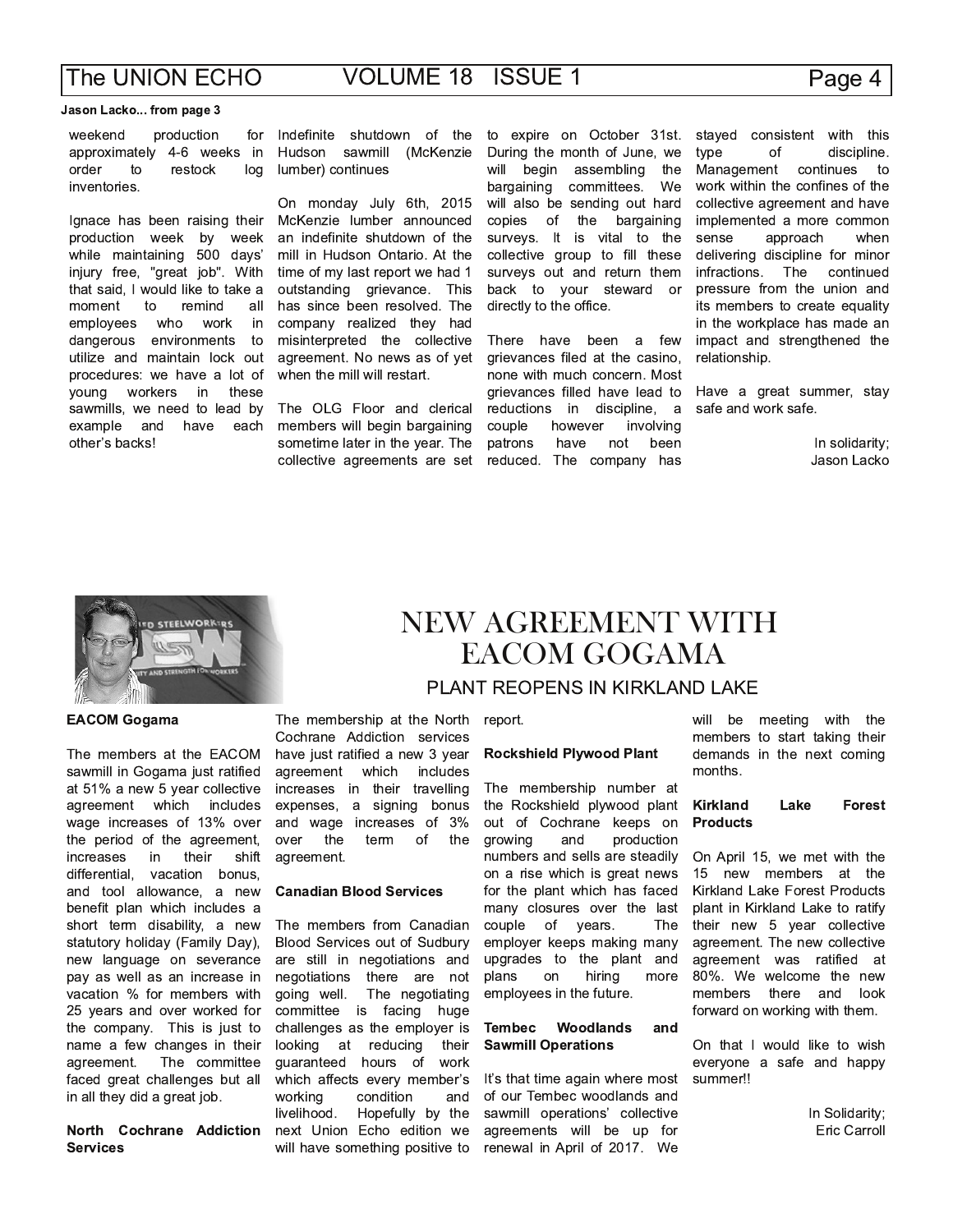

## **STEADY EMPLOYMENT THROUGH** THE WINTER FOR MOST OPERATIONS

Through the winter most of our and woodlands sawmill memberships maintained steady employment with some growth at a few operations, the exception being McKenzie Lumber at Hudson which remains shutdown.

Our office renovations took longer and involved more frustrations than could have been predicted but they are finally concluding. With the renovations complete we are confident our new building will serve us well into the future.

Dallan L.P. Fort William recently announced that they have renewed their contract with Resolute F.P. Thunder Bay Sawmill for a 5 year period. Company President Dale Levesque says that with the renewed contract and a more certain future the company plans make to investments in new mobile equipment along with a new shop and lunchroom. The expansion will include at least 2 new full time positions.

Mr. Levesque wholeheartedly thanked the members for their hard work and dedication through the rather lengthy

period of uncertainty. We congratulate the Company for their efforts and commitment in achieving this mutually beneficial milestone.

We salute the membership for remaining calm and thoughtful through some trying times, displaying some of the best traits of a union worker earning not only their wages but genuine respect from their employer.

We successfully concluded negotiations with Integrated **Distribution** Limited Partnerships (Wajax Industries), an equipment dealership in Thunder Bay in November 2015. There were some major alterations made to the hours of work, benefits and pension plan, some of which were controversial.

Also included in the memorandum were increases in safety subsidy by \$50 per year, meal allowance by \$10 per day, tool allowance by \$100 per year, mileage to \$.50 per km, allowance for banked time up to 40 hours per year, improvements to bereavement leave, the addition of a "mobility allowance" of \$3.00

per hour for field work, an increase in all base rates of \$1.50 per hour and annual increases of 2% in each year of the 3 year agreement. The somewhat contentious agreement was ratified by 66% of the membership and expires October 21st, 2018.

F.P. Woodlands Resolute contractor operations continue to expand although not without some issues. A number of grievances have been filed with most resolved at this point. Employers often seek savings on the back of the crew. We continue reaching out to the new members employed by the various contractors to assist them in understanding their collective agreement. We encourage new members to attend any meetings or stop by the office or give us a call to discuss any concerns.

My report would not be complete without mentioning the feeling of loss that follows the passing of Brother Wilf McIntyre: my friend, mentor and leader. Part of his legacy is in the agreements we work with daily. Our new office paid for, in part due to his foresight.

The lessons learned under his tutelage are a constant guide. His wisdom and dedication to workers and his humour will be missed.

I attended his funeral service on behalf of our local. This gave me the opportunity to express condolences on behalf of myself and the local, to his wife Aline along with their children, their spouses and children. Although shocked and saddened by their loss, they were coping as well as could be expected. The service was well attended by Wilfred's family and friends, former 1-2693 president Joe Hanlon, past and present leadership of the IWA and **USW** as well as local politicians and community activists. It is not surprising that even in retirement Wilf was fighting to improve the lives of those around him. He leaves a legacy of which his family can be proud and the rest of us can only hope to emulate.

Life is short; enjoy it. Have a safe and happy summer.

> In Solidarity; **Bruce Frost**

## **Preventing Gossip** in the Workplace

Many people have friendships in the workplace, but when we are unwell we may lose our judgment about boundaries around appropriate conversations. If you wish to prevent gossip and rumors in the future, here are some ideas you may consider:

that you are comfortable having others talk about. We never know when someone may pass on private information that we have shared. In an effort to connect with co-workers, we may share private details of our lives. Consider instead connecting without sharing private details keeping and workplace relationships friendly, warm and professional.

gossip". Decide that all of your "gossip" will be about what people have done right.

3. Creating your own circle of support. Having friends at work often means being a friend at work. Consider reaching out to those who need a friend.

4. Pre-empting gossip about the unknown. If you have been away or unwell, think about how you want to give

information rather than allow people to come up with their own story.



1. Sharing only information 2. Engaging

in "positive